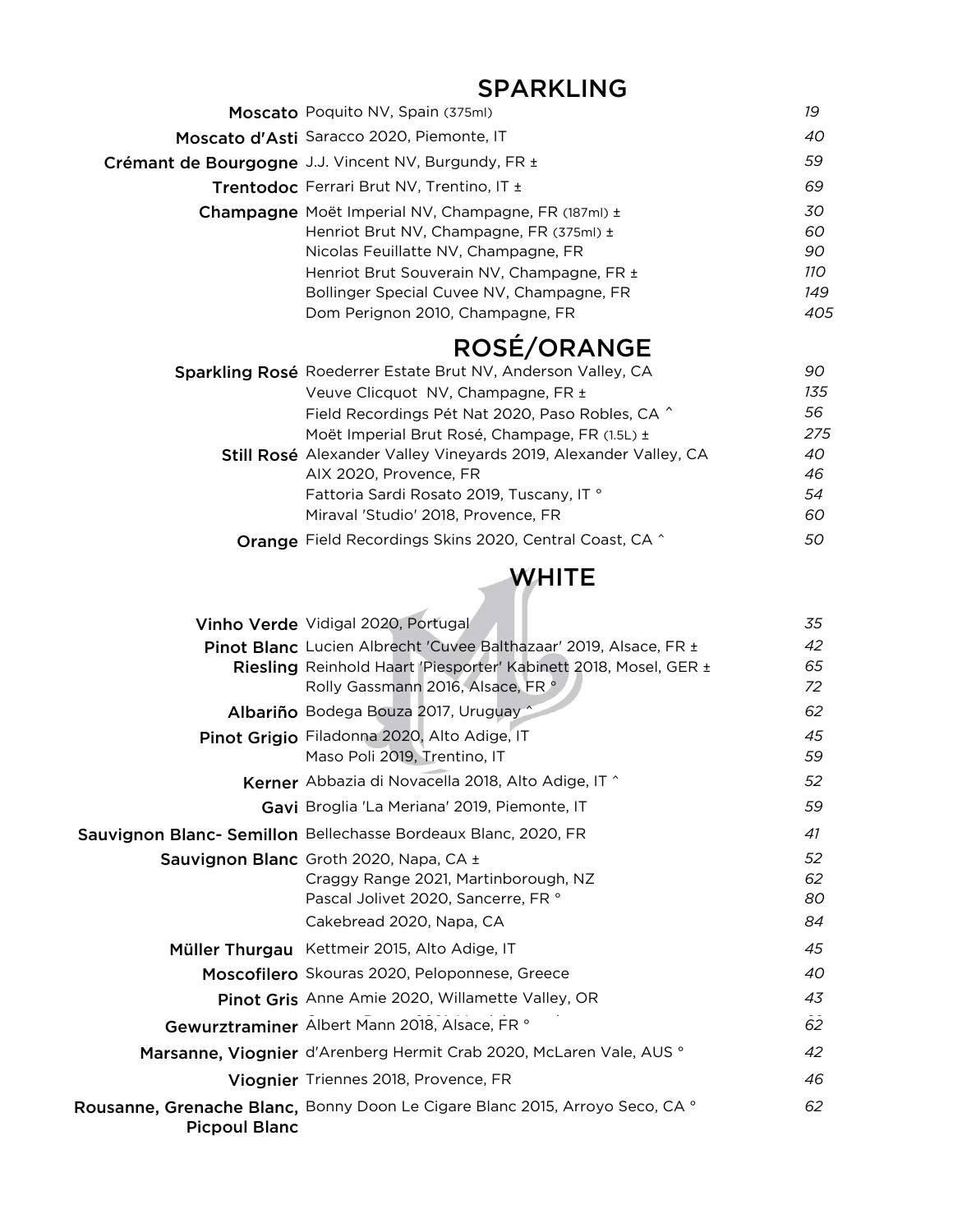|                          | Chardonnay Olivier Leflaive 'Les Sétilles' 2018, Burgundy, FR ±        | 67  |
|--------------------------|------------------------------------------------------------------------|-----|
|                          | Jordan 2019, Russian River, CA ±                                       | 79  |
|                          | Orin Swift Mannequin 2018, Napa/Sonoma, CA                             | 85  |
|                          | Freemark Abbey 2019, Napa, CA                                          | 92  |
|                          | Au Bon Climat 2016, Santa Barbara, CA ±                                | 100 |
|                          | Chateau Montelena 2018, Napa, CA                                       | 109 |
|                          | Darioush Signature 2016, Napa, CA                                      | 120 |
|                          | Domaine Serene 'Evanstad Reserve' 2016, Dundee Hills ±                 | 125 |
|                          | Ramey Hyde Vineyard 2009, Carneros, CA                                 | 139 |
|                          | Domaine William Fèvre Premier Cru Montmains<br>2017, Chablis, FR ±     | 160 |
|                          | <b>RED</b>                                                             |     |
|                          | Pinot Noir Böen 2019, Sonoma/Monterey/Santa Barbara, CA                | 50  |
|                          | Bouchard Père & Fils 2019, Burgundy, FR ±                              | 56  |
|                          | Talbott Kali Hart 2019, Santa Lucia Highlands, CA                      | 60  |
|                          | Stoller Family Estate 2020, Dundee Hills, OR ±                         | 62  |
|                          | Anne Amie 2020, Willamette Valley, OR                                  | 72  |
|                          | Cristom 2020, Willamette Valley, OR                                    | 80  |
|                          | Robert Sinskey Vineyards 2016, Carneros, CA ±                          | 110 |
|                          | Radio-Coteau La Neblina 2014, Sonoma Coast, CA °                       | 125 |
|                          | Garnacha Tres Picos 2019, Campo De Borja, SP                           | 46  |
|                          | Nerello Mascalese Pietradolce Archineri 2016, Sicily, IT               | 89  |
|                          | Gamay Pierre-Marie Chermette Les Griottes 2019, Beaujolais, FR ±       | 50  |
|                          | Cabernet Franc Domaine de Pallus Les Pensées 2016, Chinon, FR °        | 68  |
|                          | Owen Roe 'Rosa Mystica' 2018, Yakima Valley, WA ±                      | 85  |
|                          | Barbera Fontanafredda Briccotondo 2018, Piemonte, IT ±                 | 40  |
|                          | Valpolicella Classico Allegrini Palazzo Della Torre 2016, Veneto, IT   | 50  |
|                          | Côtes du Rhône Domaine Marcoux 2013, Côtes du Rhône, FR °              | 59  |
|                          | Châteauneuf du Pape Domaine de la Solitude 2019, Rhône Valley, FR      | 110 |
|                          | Chateau La Nerthe 2017, Rhône Valley, FR ±                             | 139 |
|                          | <b>Chianti Classico</b> Villa Calcinaia 2017, Tuscany, IT ±            | 59  |
|                          | Brunello di Montelcino Camigliano 2016, Tuscany, IT ±                  | 120 |
|                          | Barbaresco Paitin 'Serra' 2016, Piemonte, IT ±                         | 84  |
|                          | <b>Barolo</b> Giovanni Rosso 2017, Piemonte, IT ±                      | 109 |
|                          | Enzo Boglietti Fossati 2015, Piemonte, IT ±                            | 149 |
|                          | Fontanafredda Vigna La Rosa 1996, Piemonte, IT                         | 300 |
| Mazuelo, Syrah, Garnacha | Can Blau 2019, Montsant, SP                                            | 40  |
|                          | Carmenere-Syrah Mayu 2017, Elqui Valley, Chile                         | 43  |
|                          | Tempranillo Miguel Torres Celeste Crianza 2018, Ribera del Duero, SP ± | 57  |
|                          | Cune Imperial Reserva 2016, Rioja, SP                                  | 124 |
|                          | Bordeaux Blend Chateau de la Coste 2014, Margaux                       | 67  |
|                          | Chateau Paveil de Luze 2018, Margaux                                   | 89  |
|                          | Zinfandel Dry Creek Heritage Vines 2016, Dry Creek, CA ±               | 54  |
|                          | St. Francis 'Old Vines' 2018, Sonoma, CA ±                             | 69  |
|                          | Ridge Pagani Ranch 2019, Dry Creek, CA ±                               | 95  |